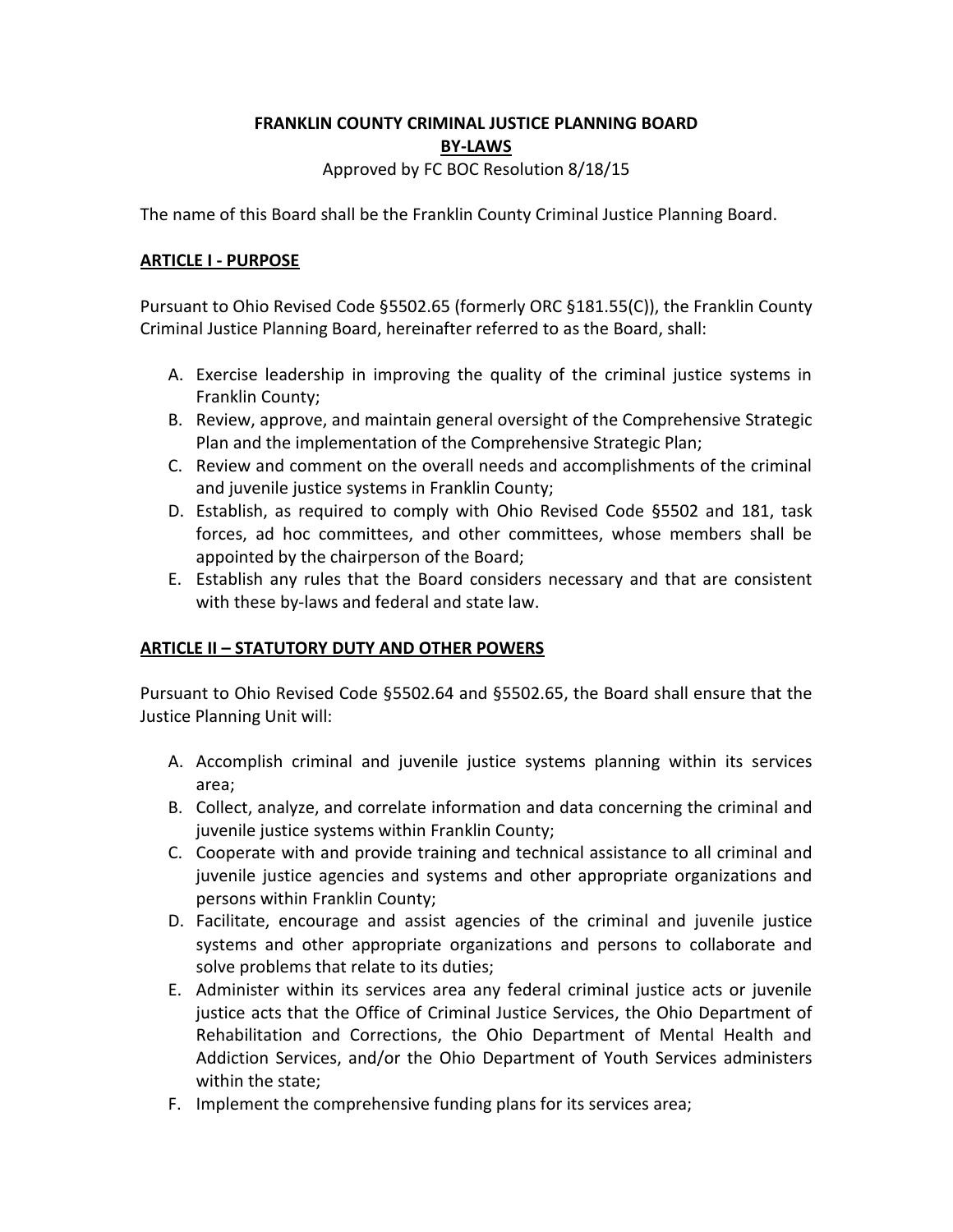- G. Monitor and evaluate, within its services area, the performance of the criminal and juvenile justice systems projects and programs that are financed in whole or in part by funds granted through it;
- H. Apply for, allocate, and disburse grants that are made available pursuant to any federal or state criminal justice acts, or pursuant to any other federal, state, or private sources for the purpose of improving the criminal and juvenile justice systems;
- I. Contract with federal, state, and local agencies, foundations, corporations, and other businesses or persons to carry out the duties of the agency;
- J. Coordinate and deliver enhanced training related to emerging trends and conditions in the criminal and juvenile justice system;
- K. Facilitate the integration of justice technologies and interoperability of criminal justice system communications.

In addition to the powers and duties granted by Ohio Revised Code, §5502.64 and elsewhere in these bylaws, the Board shall:

- A. Not assume any power, duty, authority or responsibility granted to any political subdivision or other entity by law, rule, or regulation;
- B. Have no authority over any political subdivision or other entity unless such power is expressively provided for by law, rule, or regulation;
- C. Establish any rules it considers necessary and that are consistent with the law and these bylaws;
- D. Develop a comprehensive strategic justice plan for the service area and perform plan review and update as prudent and necessary.

## **ARTICLE III - MEMBERSHIP**

The Board was created by the cooperative action of the City of Columbus and the County of Franklin.

Pursuant to Ohio Revised Code §5502.65, the Board shall be comprised of a majority of the local elected officials in the county and representatives from law enforcement agencies, courts, prosecuting authorities, public defender agencies, rehabilitation and correction agencies, community organizations, justice services agencies, professionals, and private citizens in the county.

The Board members shall be appointed by the Franklin County Board of Commissioners in January of each year. Additionally, the Franklin County Board of Commissioners shall establish the number of Board members who will serve during any given term.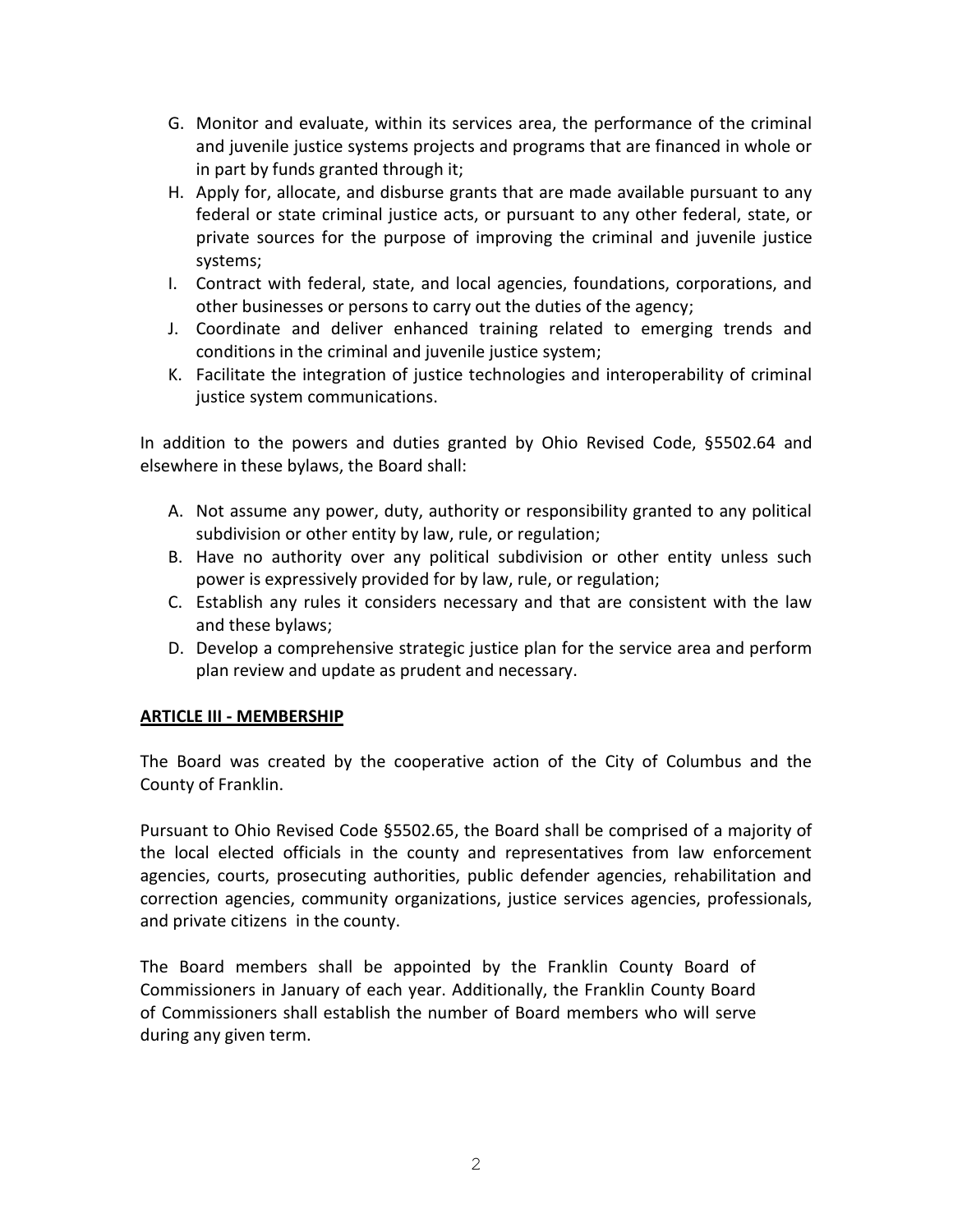### **ARTICLE IV – OFFICERS**

The Board shall elect from its membership a chairperson, vice-chairperson, and secretary. These officers shall be elected at the annual meeting in February and shall serve a term of one year. There is no limit on the number of terms a member may hold any office.

#### **ARTICLE V – DUTIES OF OFFICERS**

Chairperson: The chairperson shall be the principal executive officer and shall exercise general supervision and control over the affairs of the Board. He/She shall preside at all Board meetings. In addition, the chairperson shall have such other powers and duties as the Board may from time to time assign. The term of office shall be from organizational meeting to organizational meeting, unless removed by a majority of all members.

Vice-Chairperson: The vice-chairperson shall exercise the powers and perform the functions that are from time to time assigned to him/her by the chairperson. The vicechairperson shall have the powers and shall exercise the duties of the chairperson whenever the chairperson, by reason of illness or other disability, or absence, is unable to act and at other times when specifically directed by the chairperson. The term of office shall be from organizational meeting to organizational meeting, unless removed by a majority of all members.

Secretary: The secretary shall be a staff member of the Office of Homeland Security & Justice Programs and shall record by brief or see to the brief recording of all meetings and minutes of the Board. The secretary will also be responsible for maintaining records of designated alternates as defined in these by-laws. In addition, the secretary shall have other powers and duties as may be prescribed by the chairperson or the Board.

#### **ARTICLE VI – TERM OF APPOINTMENT**

Members shall serve at the pleasure of the Franklin County Board of Commissioners. The term of service is generally one year. There is no limit on the number of terms a member may serve.

#### **ARTICLE VII – VOTING, QUORUM, CONFLICT OF INTEREST**

Voting: Each member of the Board shall have one vote. All motions and resolutions of the Board shall be passed upon a simple majority of all those persons voting upon any proposition and/or resolution.

Quorum: A quorum for the conduct of business of the Board shall consist of a majority of the total voting membership. Once a quorum is established, business can continue to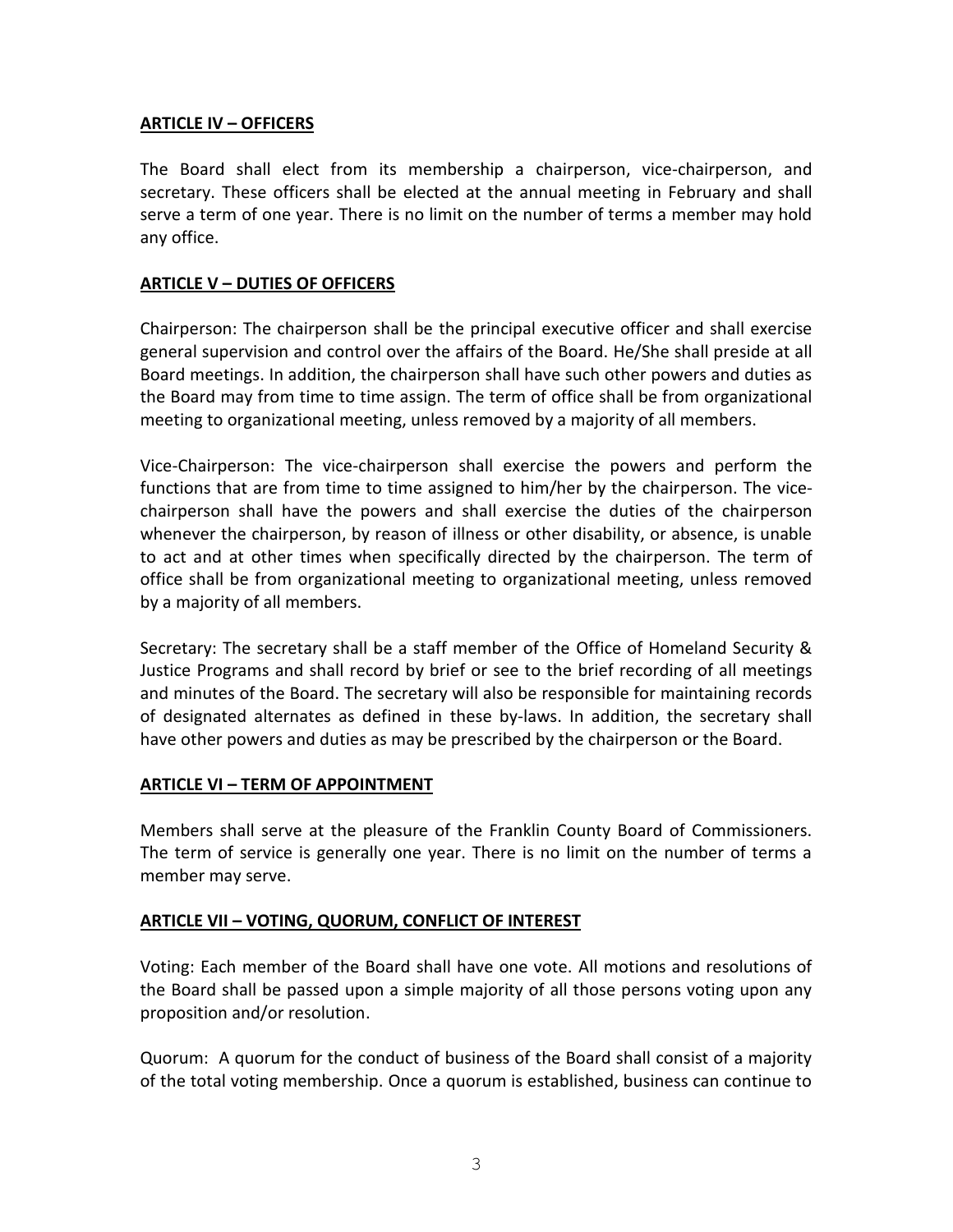be conducted even though a member or members leave prior to the conclusion of the meeting.

Conflict of Interest: All members of the Board shall submit a signed "Conflict of Interest" form which shall be maintained on file with the Secretary of the Board. Any member of the Board shall disclose to the chairperson any interest that he or she has in any agency or organization, either private or governmental which agency or organization is seeking grant funding. Such member shall abstain from discussing, voting, or participating in any manner whatsoever upon the application for funds from such agency or organization.

## **ARTICLE VIII - VACANCIES**

Vacancies on the Board shall be filled by the appointing authority within 60 days of notification.

### **ARTICLE IX – ALTERNATES**

A Board member may designate an alternate representative to attend regular Board meetings in the member's absence. Alternates will have full voting rights as proxies provided that they are recorded as registered alternates with the Board secretary. No one person shall be designated as an alternate or proxy for more than one Board member.

## **ARTICLE X – COMPENSATION**

No officer or member of the Board shall receive compensation or payment for his/her service.

#### **ARTICLE XI – COMMITTEES**

The Board may create or disband, by majority vote, any number of standing, temporary, or ad hoc committees as it deems necessary to carry out its business and duties. Membership on a committee may be expanded to include resource persons, who will have voting power within committees but not on the Board. Members of the committees shall each have one vote on committee matters. Alternates may vote for members provided that is designated in writing prior to any vote. Committees should meet on a regular basis, as agreed to by the committee. Committee meetings may be scheduled at various locations throughout Franklin County. The number of members on each committee will be determined by the chairperson of the Board.

#### **ARTICLE XII – REMOVAL**

Failure to attend three consecutive meetings of the Board may be grounds for removal from the Board. If a member has failed to attend three consecutive meetings, the